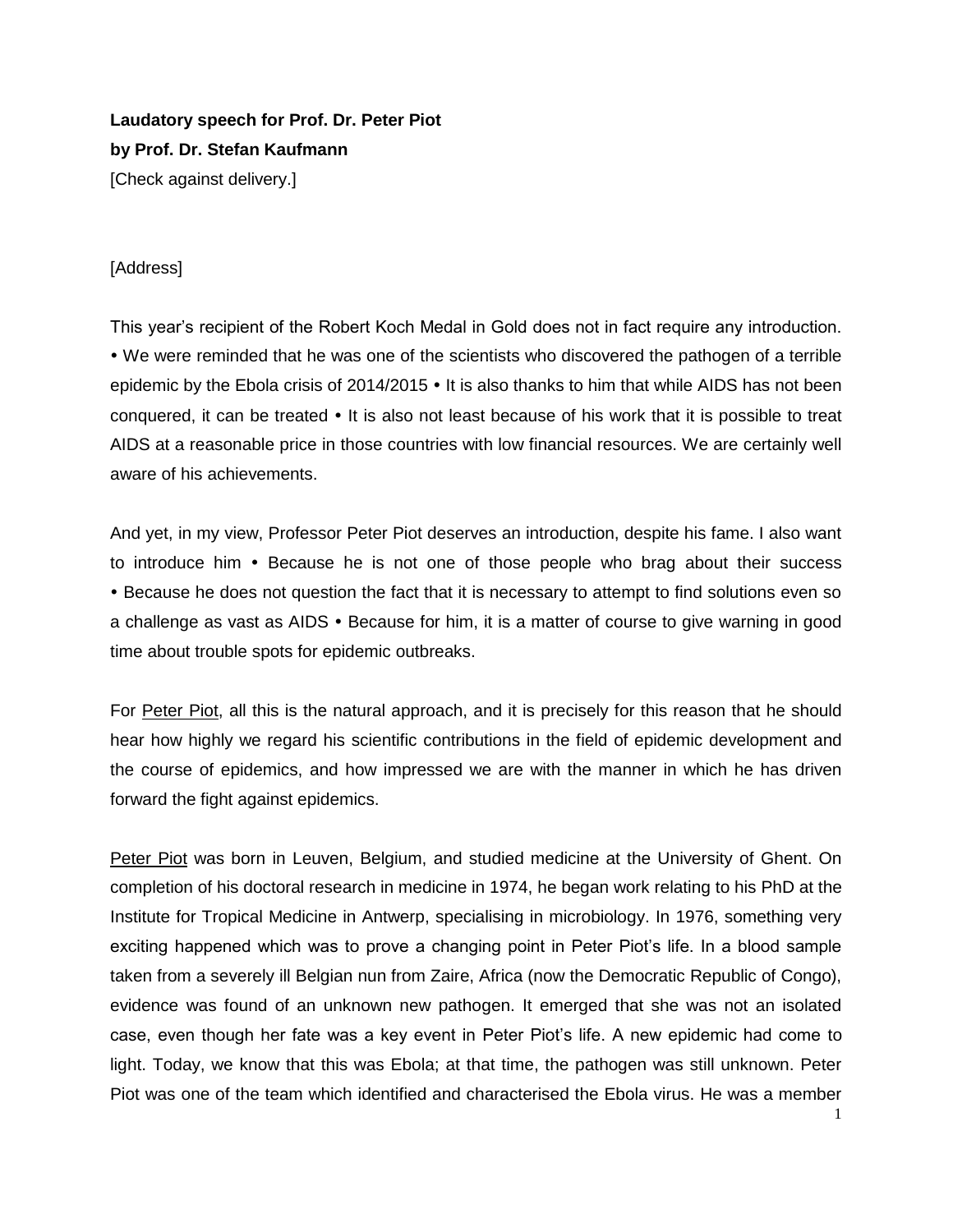of the research group which travelled to Yambuku, Zaire, to take a closer look at the outbreak of the epidemic on site, and which christened it "Ebola" after the river which flowed close by. The team not only managed to uncover the aetiology and epidemiology of this highly infectious, usually fatal disease, but was also able to provide life-saving information. By isolating those who had the disease and quarantining those who had contact with them, they managed to successfully restrain the first Ebola epidemic, which had claimed the lives of around 300 people, within three months.

Ladies and gentlemen, Ebola has very recently caught up with us again, and on a more threatening scale than ever before. To date, during the last Ebola epidemic in West Africa in 2014/2015, almost 30,000 people have become infected and almost 12,000 have died.

Let us return to Peter Piot, who then returned to his doctoral thesis in the laboratory. He worked – among others under Stan Falkow (winner of the Robert Koch award in 2000) – on the molecular characterisation of the resistance plasmids of the gonorrhoea pathogen *Neisseria gonorrhoeae.* In his doctoral thesis, he defined G*ardnerella vaginalis* as being an independent pathogen of vaginal infections. He completed his doctoral thesis in 1980 at the University of Antwerp.

However, he then had the urge to return to the African continent. Peter Piot worked on several projects relating to the epidemiology of new infectious diseases in Africa: in Burundi, on the Ivory Coast, in Kenya, Tanzania and Zaire. It was during his time as Co-Principal Investigator of the SIDA project in Kinshasa/Zaire that his achievements really stood out. "SIDA" stands for "Syndrome de l'ImmunoDéficience Acquise" – as you can already guess, what today has generally become known as AIDS, or Acquired Immune Deficiency Syndrome. In fact, this was the first major international project on AIDS in Africa, which made a crucial contribution to our understanding of the epidemiology, aetiology and symptoms of what was at that time a new epidemic.

In the early 1980s, AIDS was primarily regarded in the USA as being a disease suffered by homosexuals and drug addicts. Peter Piot and his team demonstrated that the reality was different:  $\cdot$  The importance of heterosexual transmission of the pathogen – the Human Immune Deficiency Virus, or HIV – was explained  $\bullet$  The significance of HIV transmission from mothers to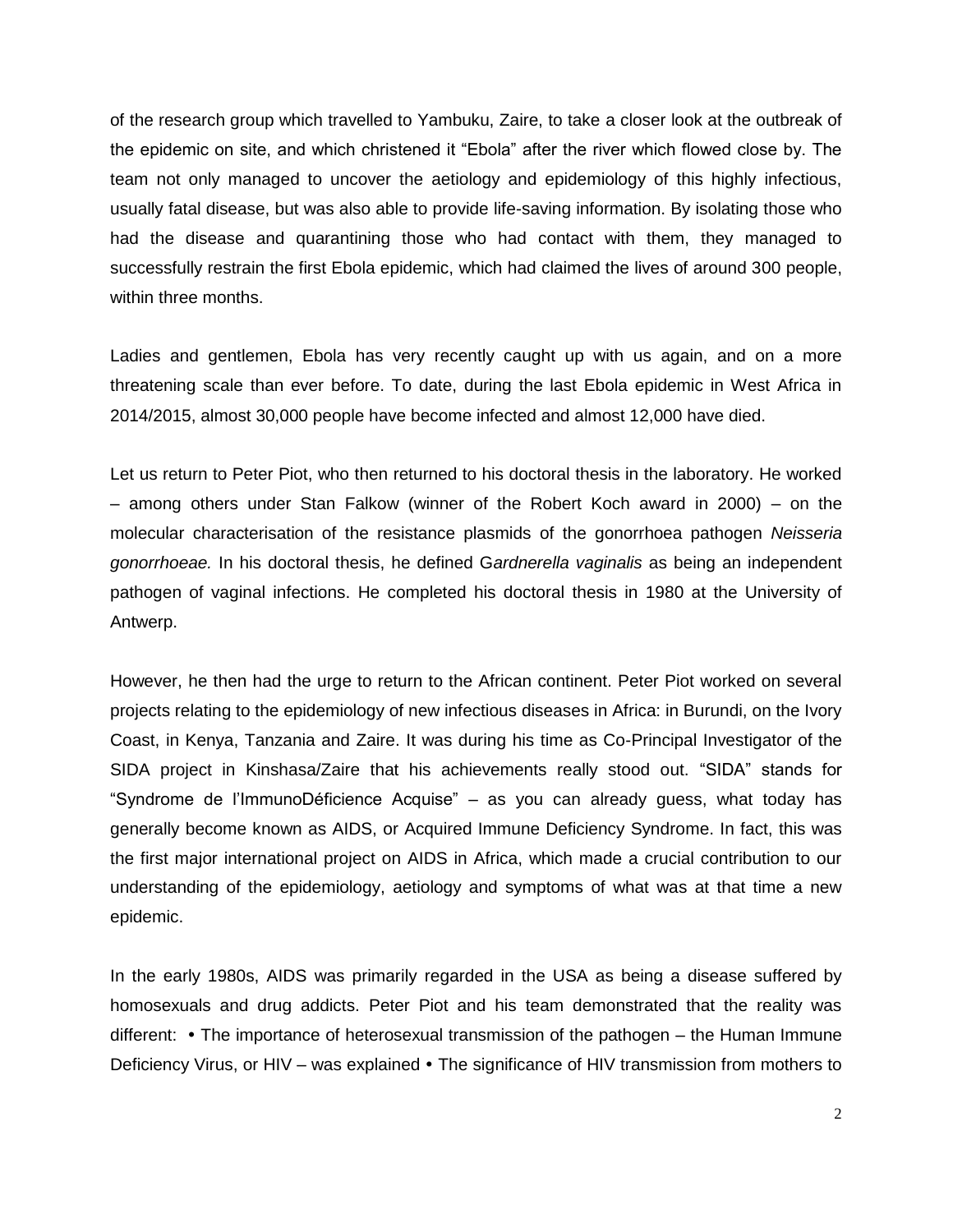their newborn babies was also proven. At the same time, the astonishing heterogeneity of HIV, particularly in West and Central Africa, was proven by the work of Peter Piot and his colleagues.

Naturally, AIDS is a viral infection, and the development of anti-retroviral drugs has made a key contribution towards its being restrained. On the other hand, social factors also play a very important role in AIDS. The words of Nelson Mandela, the first freely elected president of South Africa, make this particularly clear:

"AIDS is no longer just a disease, it is a human rights issue."

Yes, ladies and gentlemen, Peter Piot is one of the few scientists who not only combine epidemiological and clinical work at the bedside and in the bush with science-based laboratory work on the bench (and this is in itself difficult enough to achieve). He is also a highly respected expert in the field of politics and society on issues relating to AIDS and other threatening epidemics such as tuberculosis and Ebola. In 1991, he was elected President of the International AIDS Society, and in 1992 was named Assistant Director of the HIV/AIDS Global Programme at the World Health Organisation. From this, the Joint United Nations Programme on HIV/AIDS, known as UNAIDS, emerged. Too many different organisations within the United Nations were involved in tackling AIDS. Bringing together the 10 most important organisations to form UNAIDS therefore also meant pooling resources, enabling UNAIDS to make a powerful impact. On 12 December 1994, Peter Piot was named by the then General Secretary of the United Nations, Kofi Anan, as Executive Director of UNAIDS. Peter Piot's position was further strengthened when he was simultaneously named Assistant Secretary General of the United Nations.

Indeed, under Peter Piot's leadership, UNAIDS became the driving international force in the fight to combat AIDS. With an annual budget of 250 million US Dollars, and more than 1,000 staff in over 60 countries, Peter Piot tirelessly drove the battle against AIDS forward. Thanks to his leadership, billions of euros could be mobilised to fight AIDS. After all, Peter Piot had the foresight to recognise the global threat presented by AIDS, and to convince others how great the need was to act.

It would take too long to list in detail the achievements and successes of UNAIDS under the leadership of Peter Piot. I wish to limit myself to just a few in this laudatory speech: • UNAIDS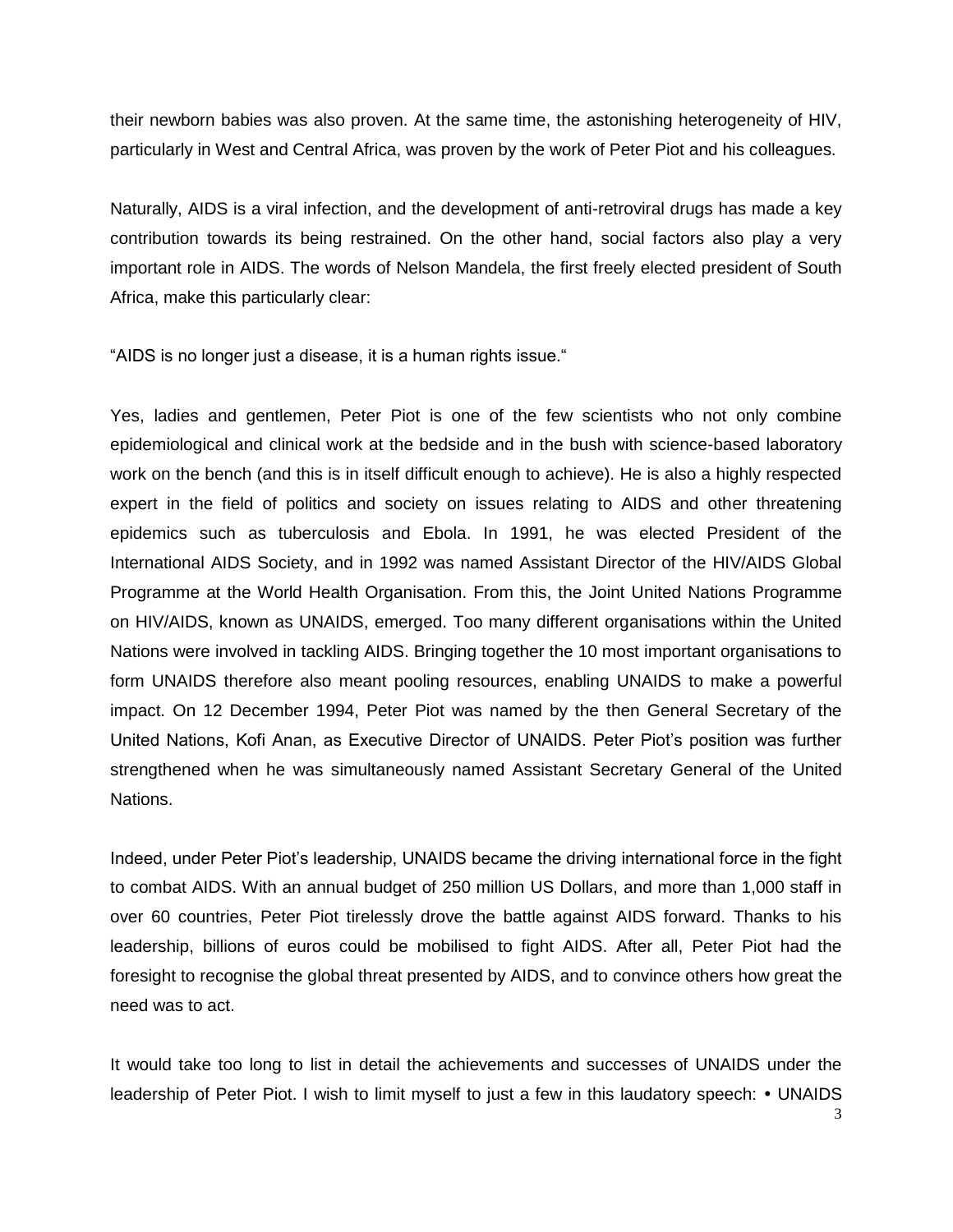created the key global funding structures UNAIDS established HIV prevention and therapy programmes in countries with insufficient financial opportunities • UNAIDS made a decisive contribution towards enabling AIDS to be treated at a reasonable price where the epidemic is at its worst. In 2008, Peter Piot's term in office came to an end and he left UNAIDS, which is now headed by his successor and colleague, Michel Sidibé.

Soon afterwards, in 2009, Peter Piot became Director of the Institute for Global Health at Imperial College, London, and in 2010 became Director of the highly respected London School of Hygiene and Tropical Medicine.

Peter Piot is a member of numerous academies, of which I would like to list the most important here:

• The Institute of Medicine of the National Academy of Sciences of the United States • The Belgian Royal Academy of Medicine • The French National Academy of Medicine • The Royal College of Physicians of London • The Academy of Medical Sciences, Great Britain.

Just as numerous are the awards and accolades which Peter Piot has received for his achievements as a scientist, but also as an outstanding personality in society. • He has received an honorary doctorate from seven universities. • He has been presented with the Nelson Mandela Award for Health and Human Rights (2001) • The Frank Calderon Prize in Public Health (2003) • The Hideyo Noguchi Africa Prize for Medical Research (2013), and • The Prince Mahidol Award for Public Health (2014).  $\bullet$  He was already awarded the title "Baron" by King Albert II of Belgium in 1995.

The Medal in Gold, with which we honour Peter Piot today, is named after Robert Koch, who investigated the aetiology of another great epidemic, tuberculosis, over 120 years ago, and who fought against it. In his Nobel Prize acceptance speech in 1905, Koch did not emphasise his scientific achievement as the discoverer of the tuberculosis pathogen to such a great degree. As the founder of medical microbiology, it was a matter of course to Robert Koch that tuberculosis was an infectious disease, an epidemic, which must be combated with medical preventive and therapeutic measures. To a far greater extent, he laid particular emphasis on fighting tuberculosis using hygiene and epidemiology in order to improve living conditions. Robert Koch realised that improving social living conditions and establishing a functioning healthcare system